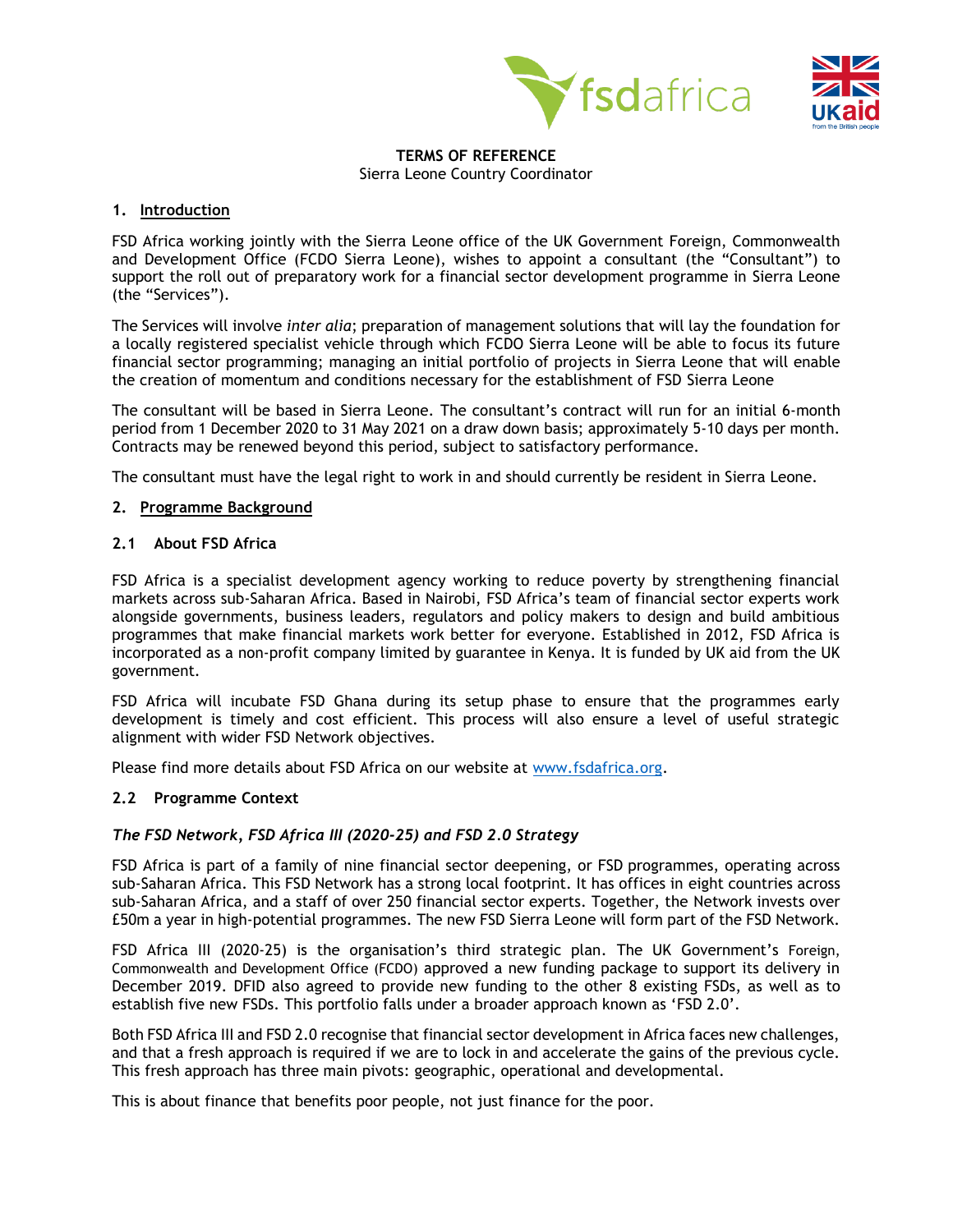#### *FSD Sierra Leone*

Sierra Leone's financial sector is one of the least developed in Sub-Saharan Africa. Sierra Leone lags behind its peers in both financial breadth (inclusion) and depth (size of capital markets). 87% of people are excluded from the formal financial system. Women and rural populations are more likely to be excluded. Credit to the private sector is on a downward trend, declining from 7.5% of GDP in 2011 to 5.1% in 2017. The Sub-Saharan African average is 17%. 40% of firms state access to finance as their biggest obstacle to doing business – twice the Sub-Saharan African average.

Weak financial systems are a significant constraint to inclusive economic growth. 57% of people live in poverty, rising to 72% in rural areas. 59% of people are reliant on subsistence agriculture. High poverty rates are reflected in an informal, underdeveloped and unproductive private sector.

Fragility affects Sierra Leone's capacity to provide basic financial services. Uncertainty in the future increases risk-aversion. Information asymmetries, including limited credit worthiness data, and weak legal and institutional structures further increase risk. These factors combined with unfavourable macroeconomic indicators, including high inflation rates and erratic growth, mean financial institutions struggle to offer affordable and appropriate financial services. Financial service providers prefer shortterm and relationship-based credit targeting a limited customer base over long-term, standardised financial transactions. This disproportionately impacts Sierra Leone's poorest and MSMEs.

FCDO has long-standing experience of financial sector development in Africa and elsewhere and sees financial sector development as a core part of its economic development strategy. At present, financial sector development support by FCDO Sierra Leone, FSD Africa and others is largely delivered through a light-touch but technically strong fly-in and fly-out model. In Sierra Leone, this has gained some traction. However, the fly-in and fly-out model had some drawbacks such as failures in co-ordination and collaboration, a loss of learning momentum between visits, and missed opportunities for follow up and to address new opportunities in real time.

In January 2020, DFID announced a £90m commitment from UK Aid, to set-up and scale new FSDs in highpriority markets in Africa, including Sierra Leone. To deliver on this, the establishment of a local delivery model is proposed. This will enable the anchoring of technical programming more effectively by being able to build, maintain and leverage on the ground networks in a productive, responsive way. This consultancy role supports the development of building blocks for the set-up and launch of FSD Sierra Leone in the future.

#### **3 Objectives and Scope of Work**

Under this assignment, the Consultant will act as Sierra Leone Country Coordinator, being the focal point and key representative for FSD Africa in Sierra Leone. The Country Coordinator will lead the development of an impactful strategy and programme of work for the country. In addition, the Country Coordinator, will support the establishment, registration and incubation of a new FSD entity in the country, until its operations are handed over to the FSD CEO.

The scope of the assignment will include but not limited to:

- a) **Strategy & Business Development:** Lead the research, analysis and conceptualisation that will result in development of an impactful strategy and programme of work for FSD Sierra Leone
- b) **Strategic representation & influencing:** Act as the focal point and key representative for FSD Africa in Sierra Leone, building strong, collaborative relationships with key stakeholders and acting as a thought leader for driving financial market development.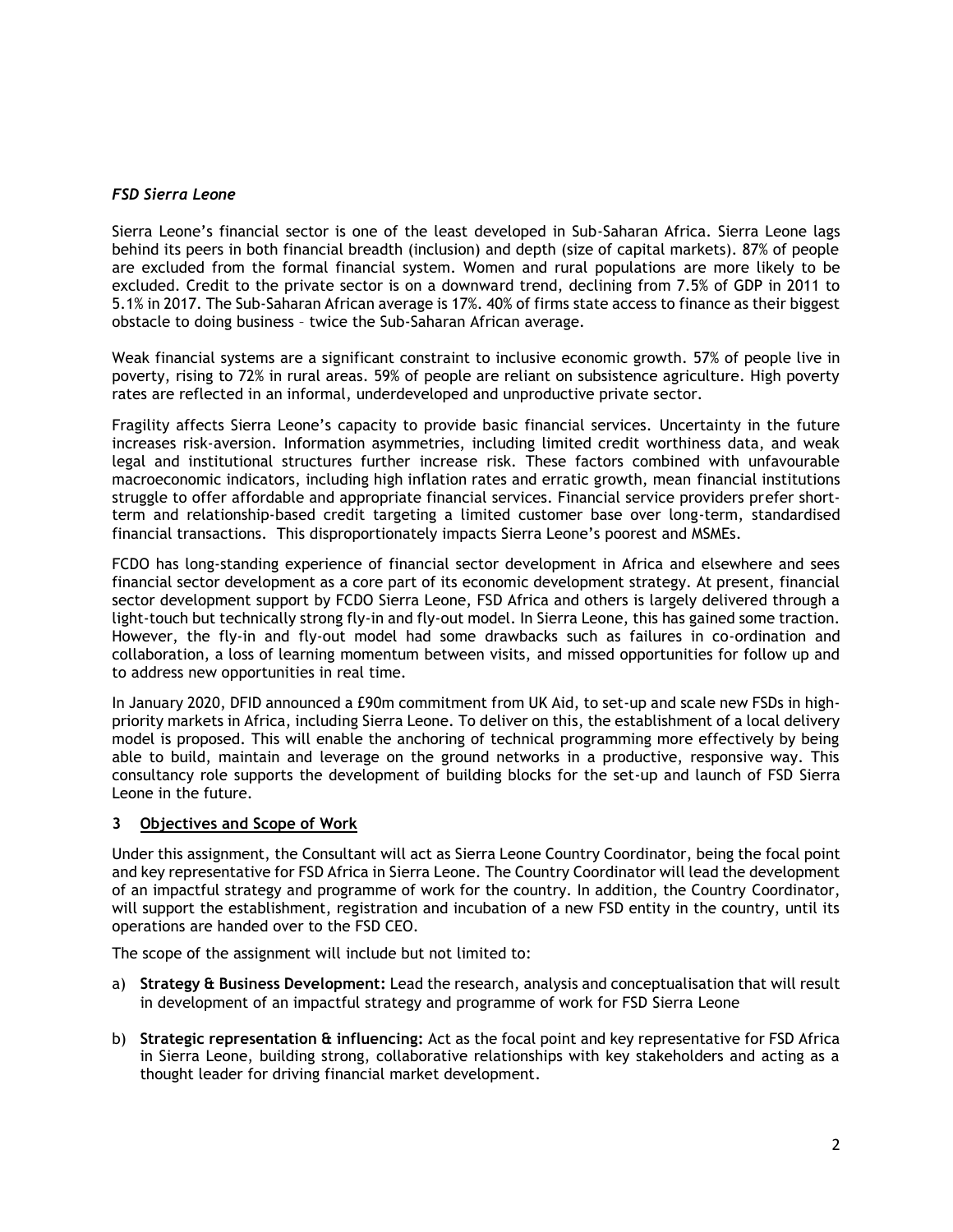- c) **Programme Development:** Liaising with the Senior Manager, New FSD Strategies and FSD Africa pillar teams, conceptualise and develop a portfolio of Implementing Partners and Projects which will collectively be effective in driving impact & systemic change.
- d) **Project Coordination:** Liaising with the Senior Manager, New FSD Strategies and FSD Africa pillar teams, manage the roll-out of projects so that results are achieved, risks are managed, and quality projects are delivered; ensuring that learning from projects is fully utilised to maximise impact and innovation.
- e) **Resource Management:** Manage the resources associated with the FSD Sierra Leone programme, ensuring compliance with FSD Africa's policies, the laws of Sierra Leone and aiming to role-model good practice in resource management.
- f) **Administrative and logistical Support:** Support any administrative and logistical requirements involved in setting FSD Sierra Leone up as a new institution, including meeting statutory requirements around incorporation, building the governance structure, setting up a physical office facility, and recruitment of staff
- g) **Other duties:** Carry out any other duties or special assignments as assigned by FSD Africa.

Detailed Terms of Reference for the role are provided in Annex 1.

## **4 Deliverables**

The key deliverables for the consultant will be as follows:

- A detailed strategy and implementation plan for the FSD Sierra Leone programme, including a schedule for coordinating all Programme components.
- Successful rollout and management of all Programme components in collaboration with FSD Africa teams and partners.
- Weekly updates and monthly status reports on programme activities provided to the FSD Africa team.
- Timely quarterly reporting to FCDO on Programme progress, associated receipt and utilisation of Programme fund and progress of output indicators identified in the Programme's Monitoring and Results Measurement Plan (MRM Plan).
- Agenda and minutes of governance committee meetings.

# **5 Ways of Working**

The Country Coordinator will report remotely to the Senior Manager, New FSD Strategies within FSD Africa.

To maintain trust and high levels of understanding, it is expected that the selected Country Coordinator will:

- Sign and maintain a declaration of conflicts of interest.
- Develop a rolling workplan and agree on target KPIs with the Senior Manager, New FSD Strategies that will be reviewed on a monthly basis.
- Make him or herself available for a weekly call with the Senior Manager, New FSD Strategies to discuss and agree on key activities.
- Make him or herself available for visits to FSD Africa in Nairobi as required and as travel restrictions allow.
- Maintain a timesheet, providing details of work completed to a minimum of 0.25-day increments. All invoices submitted should be accompanied by relevant timesheet.
- Participate in FSD Africa team meetings via digital channels and in person as needed.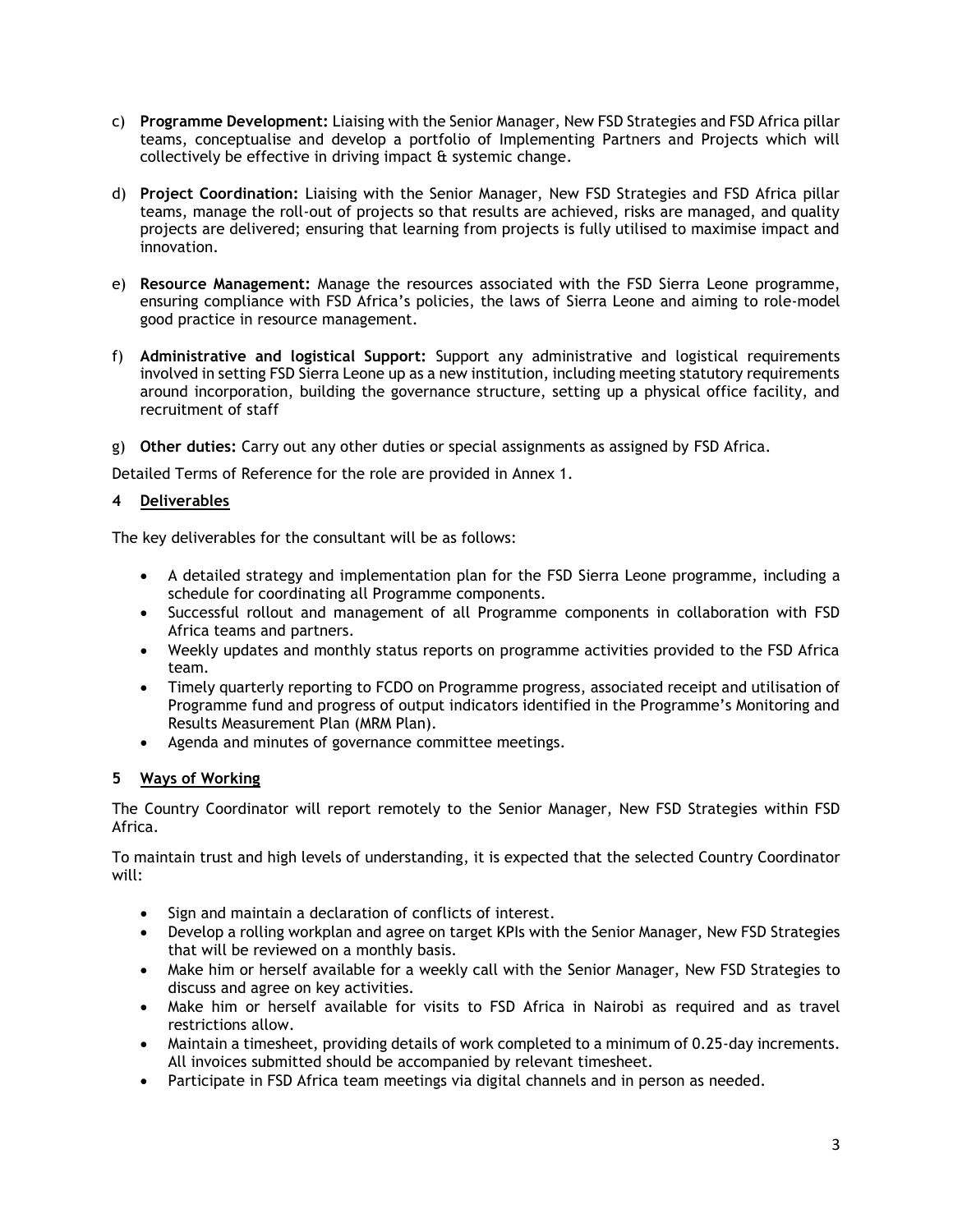FSD Africa will provide administrative and logistical support services including visa support, hotel and flight bookings etc. for visits. The Consultant will be expected to provide their own working equipment.

## **6 Timelines**

This is a drawdown contract for an initial period from 1 December 2020 to 31 May 2021. Payment will be made against invoices supported by completed timesheets evidencing time incurred.

## **7 Invitation to Submit Proposal**

FSD Africa is inviting a proposal from a suitably qualified consultant.

Your proposal should contain:

- A CV (maximum 3 sides of A4 paper each) tailored to the assignment
- A summary of your relevant skills and experience for the assignment
- A short description of your understanding of the role of the Consultant and the approach to be used as outlined in these Terms of Reference
- A description of how you intend to fulfil the Services within the suggested timeline and confirmation of your ability to meet the timelines
- An itemised budget for both professional fees and reimbursable expenses, including fee rates, number of days and a breakdown of expenses.

Your proposal, which should not exceed 6 pages (excluding annexures), should be sent by email to FSD Africa at [bids@fsdafrica.org](mailto:bids@fsdafrica.org) by **1200 hours (East Africa Time) on 28 October 2020**.

#### **8 Basis of award**

FSD Africa will award a contract based on the most economically advantageous tender, using the following criteria:

#### **Mandatory requirements**

Interested consultants should have a first degree in a field similar to Economics, Business, Geography and a Master's degree in a relevant field (Finance, Economics, Development Studies, or other relevant fields).

At least 10 years of technical experience, some at a senior level, in financial sector development or related work. Deep professional networks in Sierra Leone.

Track record of effective strategy development with an ability to think at the 'ecosystem' level and identify opportunities to leverage systemic change; experience with developing and testing theories of change and designing impactful programs

Demonstrated first-hand experience of rigorous project management skills with an ability to manage a diverse portfolio of projects

Consultants should be self-starting, goal orientated, flexible, creative and comfortable within a dynamic work environment. A natural communicator with fluency in English. Proficiency in French and/or local African languages is desirable.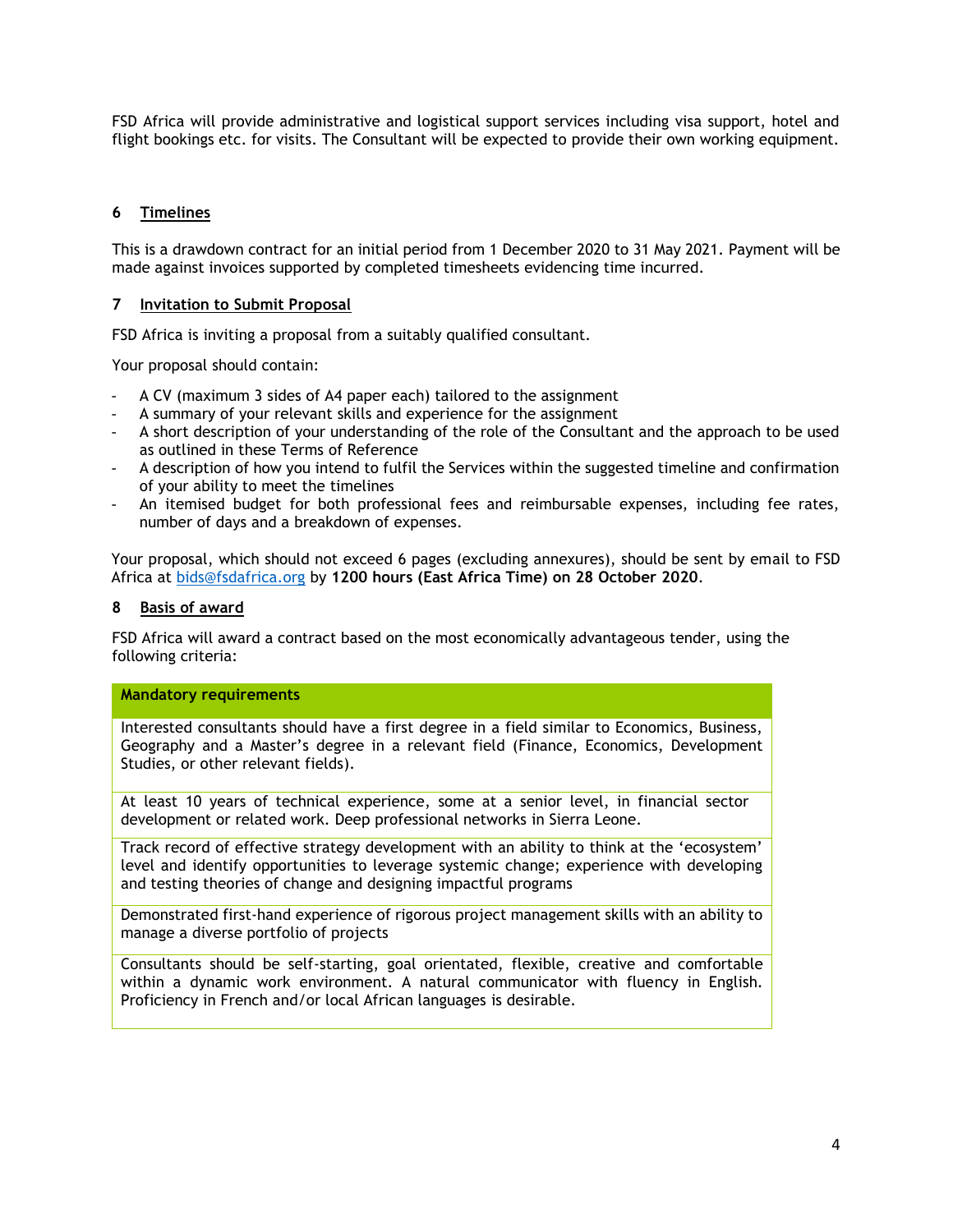| <b>Assessment criteria</b>                                                                                   | Weighting<br>$(\%)$ |                                                 |      |  |
|--------------------------------------------------------------------------------------------------------------|---------------------|-------------------------------------------------|------|--|
| Relevant, demonstrated experience and capacity of individuals in this area,<br>at least 10 years experience: | 30%                 |                                                 |      |  |
| Understanding/interpretation of the task set out in the TORs                                                 |                     |                                                 | 30%  |  |
| Content, quality and originality of proposal                                                                 |                     |                                                 | 20%  |  |
| Fee basis and total costs                                                                                    |                     |                                                 |      |  |
| $FS =$                                                                                                       |                     | $20\%$ x LB/BP where:                           |      |  |
|                                                                                                              | $FS =$              | is the financial score                          |      |  |
|                                                                                                              | $LB =$              | is the lowest bid quoted                        | 20%  |  |
|                                                                                                              | $BP =$              | is the bid of the proposal under consideration. |      |  |
| The lowest bid quoted will be allocated the maximum score of 20%.                                            |                     |                                                 |      |  |
| Fee quoted must be inclusive of withholding tax and reimbursable expenses,<br>where applicable.              |                     |                                                 |      |  |
| <b>Total</b>                                                                                                 |                     |                                                 | 100% |  |

## **9 Taxes**

As per Kenya's tax law, FSD Africa will pay the Consultant after withholding the appropriate taxes at the applicable rate between Kenya and the Consultant's country of tax residence, considering any tax treaties in force. It is the responsibility of the Consultant to keep themselves appraised of these applicable taxes. The table below provides guidance on the applicable rates for different tax regimes:

| Country                                                | <b>WHT Rate</b> |
|--------------------------------------------------------|-----------------|
| Kenya                                                  | 5%              |
| United Kingdom                                         | 12.5%           |
| Canada                                                 | 15%             |
| Germany                                                | 15%             |
| Zambia                                                 | 15%             |
| India                                                  | 10%             |
| Non-resident rate for citizens of EAC member countries | 15%             |
| All other countries                                    | 20%             |

#### **10 Reporting and Contacts**

Questions or comments in respect of these terms of reference should be directed by email [\(bids@fsdafrica.org\)](mailto:bids@fsdafrica.org) before **1200 hours (East Africa Time) on 16 October 2020**, and a response to be provided by 1700 hours (East Africa Time) on **22 October 2020.**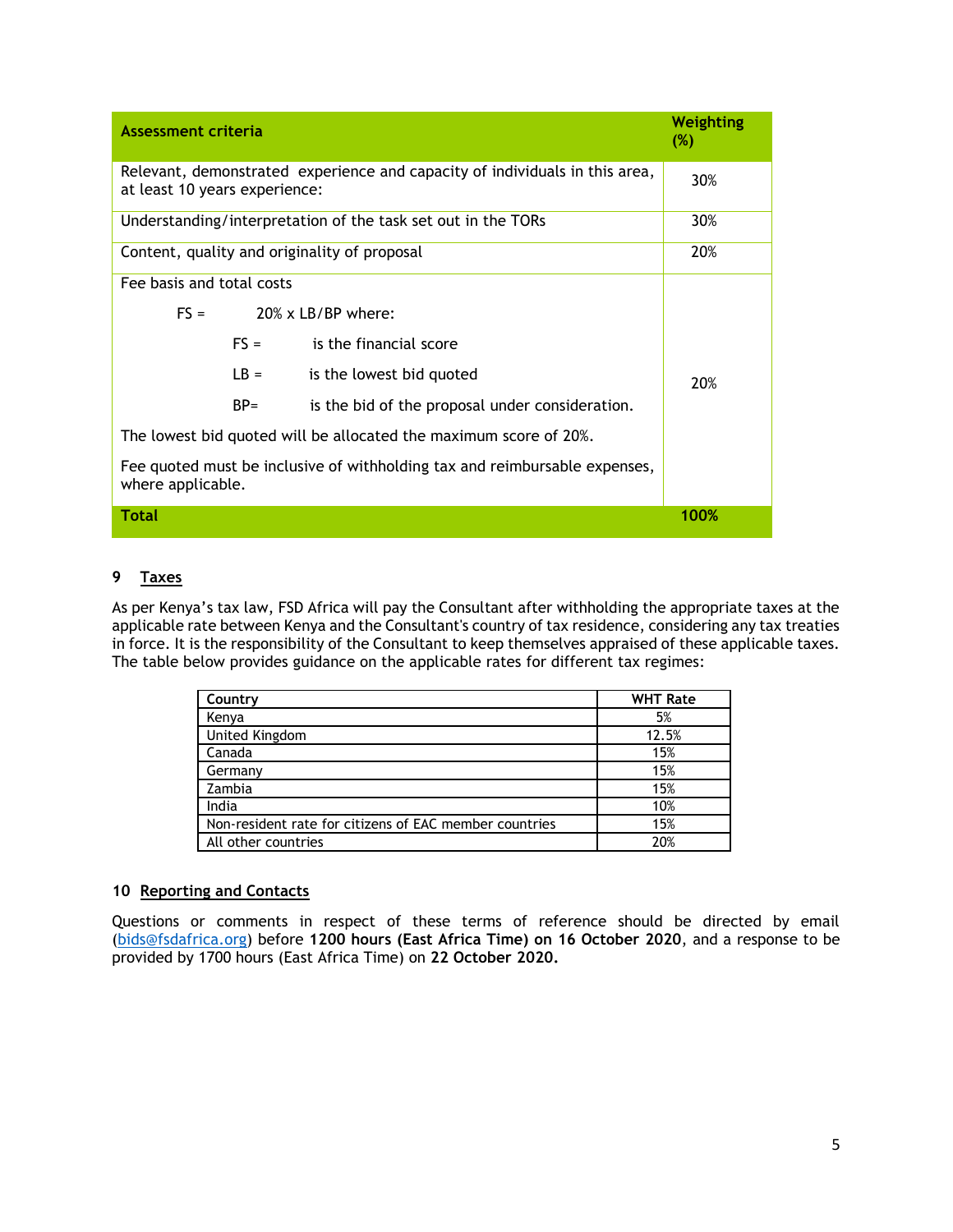## **Annex 1: Detailed Terms of Reference for the Sierra Leone Country Coordinator**

The consultant is expected to carry out the following roles and responsibilities:

#### **a) Strategy & Business Development**

Lead the research, analysis and conceptualisation that will result in development of an impactful strategy and programme of work for FSD Sierra Leone:

- In consultation with the FSD Africa Strategy and Advocacy Team, commission strategic research, including stakeholder analysis, and gather market intelligence in order to develop a deep and comprehensive understanding of the financial markets' ecosystem in Sierra Leone
- Utilise a participative approach to facilitate the development of a comprehensive and innovative strategy for driving the growth and inclusiveness of Sierra Leone's financial markets, ensuring alignment with FSD Africa's Theory of Change and contribution to FSD Africa's intended impacts: jobs & employment, basic services and climate/sustainability
- In collaboration with the FSD Africa Results pillar, review lessons learned from previous, relevant, projects (FSD Africa & Network); use the results to inform the development of strategies, instruments, and approaches
- Work collaboratively with the Results Pillar to devise and manage results measurement and learning frameworks that will yield important insights into the development of effective longterm interventions
- Support the set-up and implementation of governance arrangements for the Programme, including identification of members for governance committees, coordinating meetings, setting agendas, supporting the preparation of meeting documentation, writing minutes and undertaking followup actions

#### **b) Strategic representation & influencing**

Act as the focal point and key representative for FSD Africa in the Sierra Leone Programme; building strong, collaborative relationships with key stakeholders and acting as a thought leader for driving financial market development:

- Lead stakeholder mapping; identifying key decision makers / power brokers / customer groups; take initiative to make contact and nurture stakeholder relationships carefully
- Develop and implement strategies for influencing key stakeholders and driving financial market development; for instance, advocating for policy reform or stimulating market demand amongst potential beneficiaries
- Represent FSD Africa in public forums and networking opportunities and/or convene stakeholders in order build awareness and influence the thinking around financial markets development; at all times behaving in a manner consistent with FSD Africa's brand and values
- Collate lessons learnt from the Programme, contribute to and support knowledge-based activities related to the Programme and the market; provide guidance, when requested, to pillar leads and consultants on program design, implementation and supervision (delivery) for programs in Sierra Leone

#### **c) Programme Development**

Liaising with the Senior Manager, New FSD Strategies and FSD Africa pillar teams, conceptualise and develop a portfolio of Implementing Partners and Projects which will collectively be effective in driving impact & systemic change: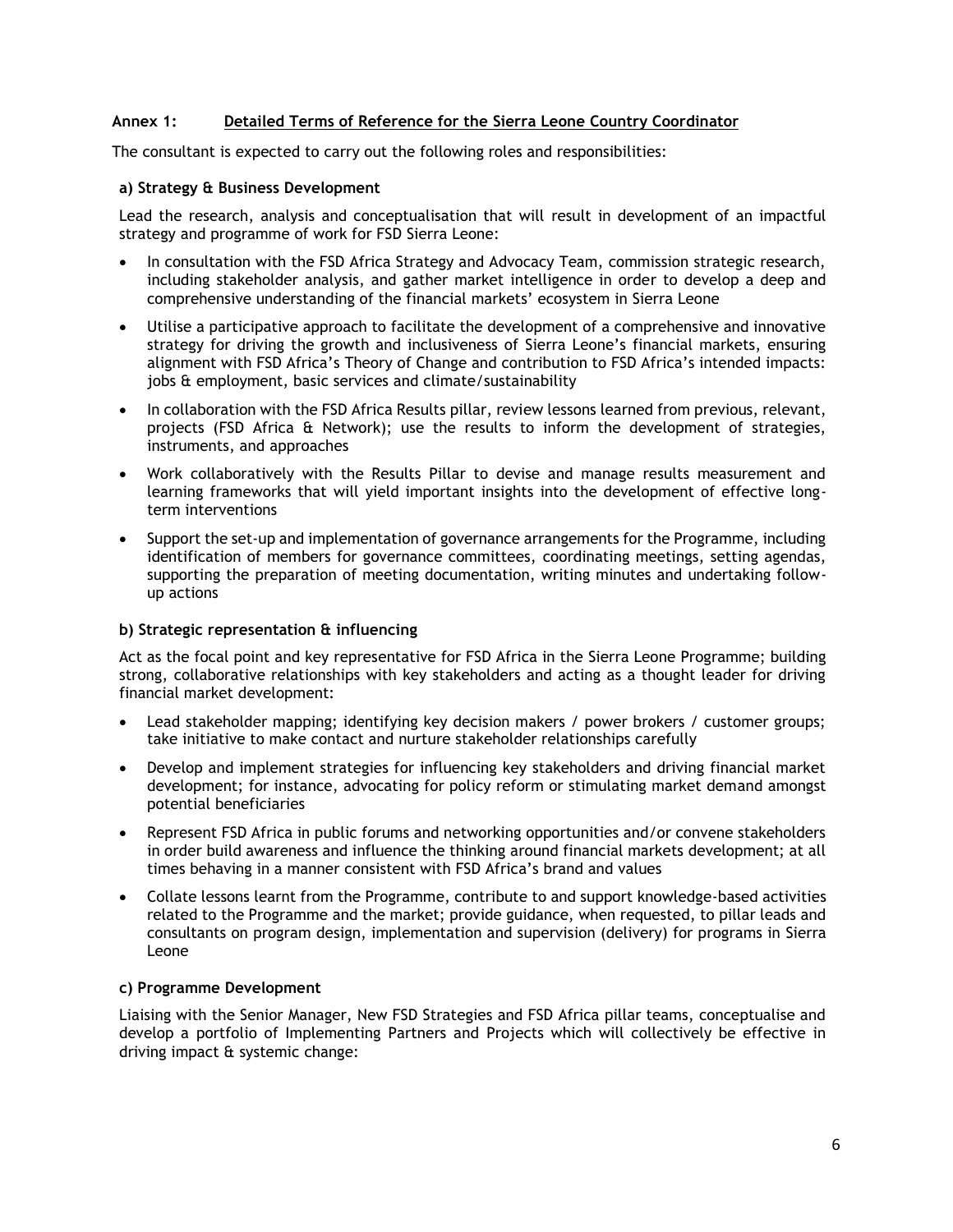- Identify, engage and build relationships with key Implementing Partners (IPs) and other stakeholders who have the capacity to effectively deepen new and existing financial sector development programming in the country:
	- $\circ$  Including the government, donors, private sector agencies, NGOs, financial institutions, MFIs and IFIs
	- o Providing a shortlist, for FSD Africa's vetting, of suitable candidates
- Support the development of IP workplans, ensuring alignment between partners' plans and the Sierra Leone Strategic Plan; ensure that the over-all portfolio of projects has the capacity to leverage systemic change
- Develop project proposals that comply with Investment Committee standards; including detailed implementation plan, budgets and cash-flow forecasts that will ensure project success and address capacity gaps of partners
- Ensure that all staff, consultants and implementing partners involved in a project are fully briefed concerning expectations; especially on grant agreement obligations, results frameworks, project milestone targets, quality standards, data collection/reporting and compliance with risk management / accountability requirements
- In liaison with the Senior Manager, New FSD Strategies, develop and communicate a detailed workplan for the FSD Sierra Leone programme, including a schedule for coordinating all programme components, agreeing a reporting framework with the Senior Manager New FSD Strategies.

## **d) Project Coordination**

Liaising with the Senior Manager, New FSD Strategies and FSD Africa pillar teams, manage the roll-out of projects so that results are achieved, risks are managed, and quality projects are delivered; ensuring that learning from projects is fully utilised to maximise impact and innovation:

- Ensure that implementing partners are provided with the necessary support and guidance to implement their projects according to the project plan:
	- $\circ$  Organise a regular schedule of visits to the IP for self, technical experts and members of other pillars as appropriate (e.g. Finance, Results)
	- o Address delivery shortfalls with a coaching style in the first instance
	- $\circ$  Negotiate assertively, with the administration of consequences, in case of persistent failure to deliver
- Develop tools and approaches which will guide the team, implementing partners and stakeholders in implementing best practice in financial market development; ensure that IPs are provided with any other necessary capacity-building support
- Review the Monthly and Quarterly M&E Report and take appropriate action on the basis of results and analysis:
	- $\circ$  If desired results have been achieved, initiate strategies for widespread awareness-raising and 'crowding in'
	- o If desired results have not been achieved, either manage performance of the implementation team or adjust the strategy/approach
- Ensure update of results trackers and other data collection tools; prepare monthly status reports on FSD Sierra Leone for the Nairobi-based team, quarterly progress reports to FCDO Sierra Leone, and provide any other progress updates to FSD Africa as and when required.